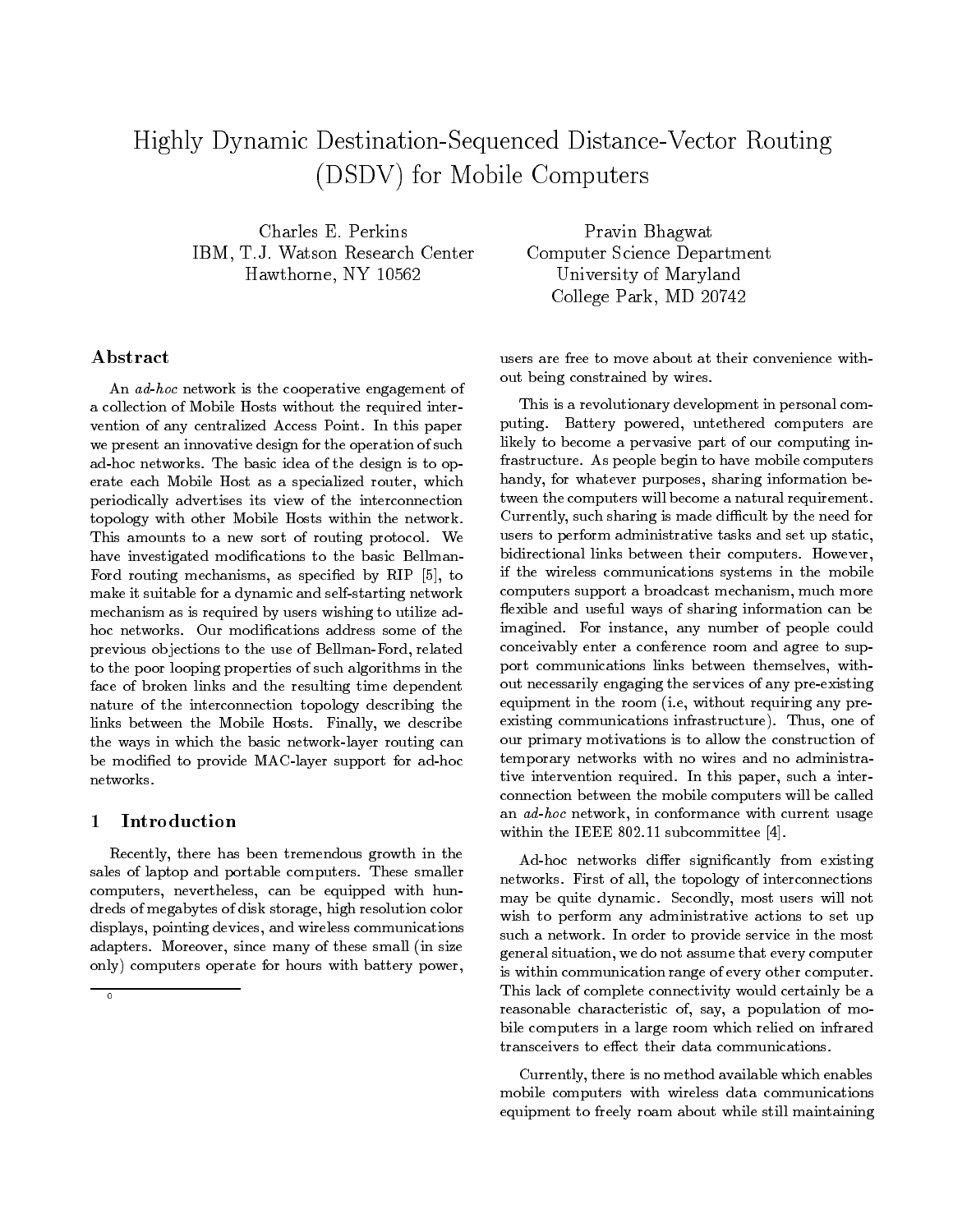connections with each other, unless special assumptions are made about the way the computers are situated with respect to each other- One mobile computer may often be able to exchange data with two other mobile comput ers which cannot themselves directly exchange data- As a result, computer users in a conference room may be unable to predict which of their associates' computers could be relied upon to maintain network connection especially as the users moved from place to place within

Routing protocols for existing networks have not been designed specifically to provide the kind of dynamic, self-starting behavior needed for ad-hoc networks- Most protocols exhibit the internal protocols exhibit the internal protocols exhibit their least desirable behavior of the internal protocols exhibit the internal protocols exhibit the internal protocols exhibit the havior when presented with a highly dynamic inter connection to the connection that more than  $\mathbf{m}$ bile computers could naturally be modeled as *routers*, it was also clear that existing routing protocols would place too heavy a computational burden on each mobile computer- Moreover the convergence characteristics of existing routing protocols did not seem good enough to the the needs of additional methods are more than the wine of the wine of the wine of the wine of the wine o less medium differs in important ways from wired media, which would require that we make modifications to whichever routing protocol we might choose to exper iment with- For instance mobile computers may well have only a single network interface adapter, whereas most existing routers have network interfaces to connect two separate networks together- and the separate networks media and the separate wireless media and the separate of are of limited and variable range, in distinction to existing wired media-since we had to make lots of changes we had to make lots of changes we had to make lots of cha anyway, we decided to follow our ad-hoc network model as far as we could and ended up with a substantially new approach to the classic distance-vector routing.

### $\boldsymbol{2}$ Overview of Routing Methods

In our environment, the problem of routing is essentially the distributed version of the shortest path prob lem - Each node in the network maintains for each destination a preferred neighbor- Each data packet con a node receives a data packet, it forwards the packet to the preferred neighbor for its destination- The for warding process continues until the packet reaches its destination-the manner in which routing tables are the manner in which routing tables are the manner in which routing tables are the manner in which routing tables are the manner in the manner in the manner in the manner i constructed, maintained and updated differs from one routing method to another- Popular routing methods however, attempt to achieve the common objective of routing packets along the optimal path- The nexthop routing methods can be categorized into two primary classes:  $link-state$  and  $distance-vector$ .

Link-State The link-state approach is closer to the centralized version of the shortest path computation

topology with a cost for each link-formation and cost for each link-formation and cost for each link-formation consistent, each node periodically broadcasts the link costs of its outgoing links to all other nodes using a protocol such as a node receives the collection of the collection of the collection of the collection of the c formation, it updates its view of the network topology and applies a shortest-path algorithm to choose its next hop for each destination- Some of the link costs in a node's view can be incorrect because of long propagation delays partitioned network etc- Such inconsistent views of network topologies might lead to formation of routing loops- These loops however are shortlived because they disappear in the time it takes a message to traverse the diameter of the network  $[8]$ .

Distance-Vector In distance-vector algorithms, every node i maintains, for each destination  $x$ , a set of distances  $\{d_{ii}^x\}$  where  $j$  ranges over the neighbors of i-sis at the international contracts as a next and packet as  $\mathbb R$ destined for x if  $d_{ik}^x$  equals  $min_j \left\{ d_{ij}^x \right\}$ . The succession of next hops chosen in this manner lead to  $x$  along the shorest path- In order to keep the distance estimates up-to-date, each node monitors the cost of its outgoing links and periodically broadcasts, to each one its neighbors, its current estimate of the shortest distance to every other node in the network-

The above distance-vector algorithm is the classical  $\mathbf{D} = \mathbf{D}$  and  $\mathbf{D} = \mathbf{D}$  algorithm -  $\mathbf{D} = \mathbf{D}$  algorithm -  $\mathbf{D} = \mathbf{D}$ pared to link-state method, it is computationally more e cient easier to implement and requires much less storage space-moderning it is well also that the this algo rithm can cause the formation of both short-lived and longlived loops - The primary cause for formation of routing loops is that nodes choose their next-hops in a completely distributed fashion based on information which can possibly be stale and, therefore, incorrect. Almost all proposed modifications to DBF algorithm  $[6, 7, 9]$  eliminate the looping problem by forcing all nodes in the network to participate in some form of in ternodal coordination protocol- Such internodal coordi nation mechanisms might be effective when topological changes are rare- However within an adhoc mobile en vironment enforcing any such internodal coordination mechanism will be di cult due to the rapidly changing topology of the underlying routing network-

Simplicity is one of the primary attributes which makes any routing protocol preferred over others for implementation within operational networks- RIP is a classical example- Despite the countingtoin-nity problem it has proven to be very successful within small environment, however, is limited as it was not designed to handle rapid topological changes- Furthermore the techniques of split-horizon and poisoned-reverse  $[5]$  are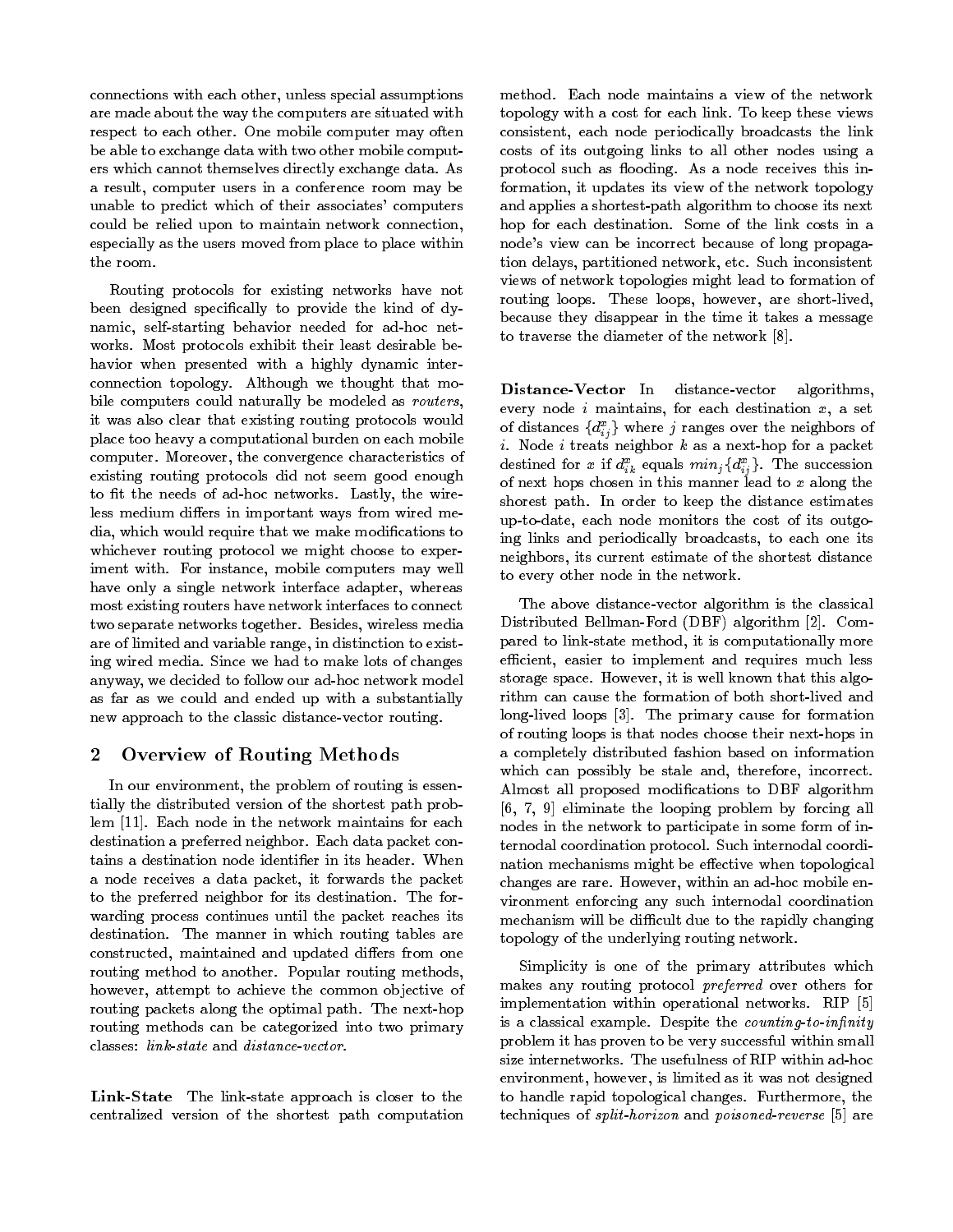not useful within the wireless environment due to the sign goal therefore has been to design a routing method for ad-hoc networks which preserves the simplicity of RIP, yet at the same time avoids the looping problem. Our approach is to tag each route table entry with a sequence number so that nodes can quickly distinguish stale routes from the new ones and thus avoid formation of routing loops.

# 3 Destination-Sequenced Distance Vector (DSDV) Protocol

Our proposed routing method allows a collection of mobile computers, which may not be close to any base station and can exchange data along changing and arbi trary paths of interconnection, to afford all computers among their number a (possibly multi-hop) path along which data can be exchanged- as solution, the addition our must remain compatible with operation in cases where a the station is available-  $\frac{1}{2}$  the method in the method outlined in this paper, not only will routing be seen to solve the problems associated with ad-hoc networks, but in addition we will describe ways to perform such routing functions at Layer 2, which traditionally has not been utilized as a protocol level for routing-

Packets are transmitted between the stations of the network by using routing tables which are stored at each station of the network-table at each routing table at each routing table at each routing table at each routing table at each routing table at each routing table at each routing table at each routing table at each rout of the stations, lists all available destinations, and the number of hops table entry is takenwith a sequence number which is originated by the des tination station- To maintain the consistency of routing tables in a dynamically varying topology each station periodically transmits updates, and transmits updates immediately when significant new information is availare maintaining any sort of time synchronization, we also make no assumption about the phase relationship of the update periods between the mobile hosts- These packets indicate which stations are accessible from each station and the number of hops necessary to reach these accessible stations, as is often done in distance-vector routing algorithms- It is not the purpose of this paper to propose any new metrics for route selection other than the freshness of the sequence numbers associated with the route; cost or other metrics might easily replace the number of hopps in other implementations- have pathwest may be transmitted containing either layer  $2$  (MAC) addresses or layer 3 (network) addresses.

Routing information is advertised by broadcasting or multicasting the packets which are transmitted period ically and incrementally as topological changes are de tected - for instance, when stations move within the network-beneficiellen is also kept about the length of time beneficiellen in the length of time beneficiellen i

tween arrival of the -rst and the arrival of the best route for each particular destination- Based on this data a decision may be made to delay advertising routes which are about to change soon, thus damping fluctuations may not have stabilized yet is delayed in order to reduce the number of rebroadcasts of possible route entries that normally arrive with the same sequence number.

The DSDV protocol requires each mobile station to advertise, to each of its current neighbors, its own routing this for instance by by broadcasting its entries  $\mu$  and entries in this list may change fairly dynamically over time, so the advertisement must be made often enough to ensure that every mobile computer can almost al ways locate every other mobile computer of the collec tion-dition-dition-dition-dition-dition-dition-dition-dition-dition-dition-dition-dition-dition-dition-ditiondata packets to other computers upon request- This agreement places a premium on the ability to deter mine the shortest number of hops for a route to a desti nation; we would like to avoid unnecessarily disturbing mobile hosts if they are in sleep mode- In this way a mo bile computer may exchange data with any other mobile computer in the group even if the target of the data is not within range for direct communication- in the note fication of which other mobile computers are accessible from any particular computer in the collection is done at layer 2, then DSDV will work with whatever higher layer e-g- Network Layer protocol might be in use-

All the computers interoperating to create data paths between themselves broadcast the necessary data pe riodically say once every few seconds- In a wireless medium, it is important to keep in mind that broadcasts are limited in range by the physical characteris with wired media, which usually have a much more welladded range of reception- the data distance of range  $\mathcal{L}_{\mathcal{A}}$ mobile computer will contain its new sequence number and the following information for each new route

- $\bullet$  The destination's address;
- $\bullet$  The number of hops required to reach the destination; and
- $\bullet$  The sequence number of the information received regarding that destination, as originally stamped by the destination

The transmitted routing tables will also contain the hardware address, and (if appropriate) the network address, of the mobile computer transmitting them, within the headers of the packets, which consider the most  $\sim$ include a sequence number created by the transmitter. Routes with more recent sequence numbers are always preferred as the basis for making forwarding decisions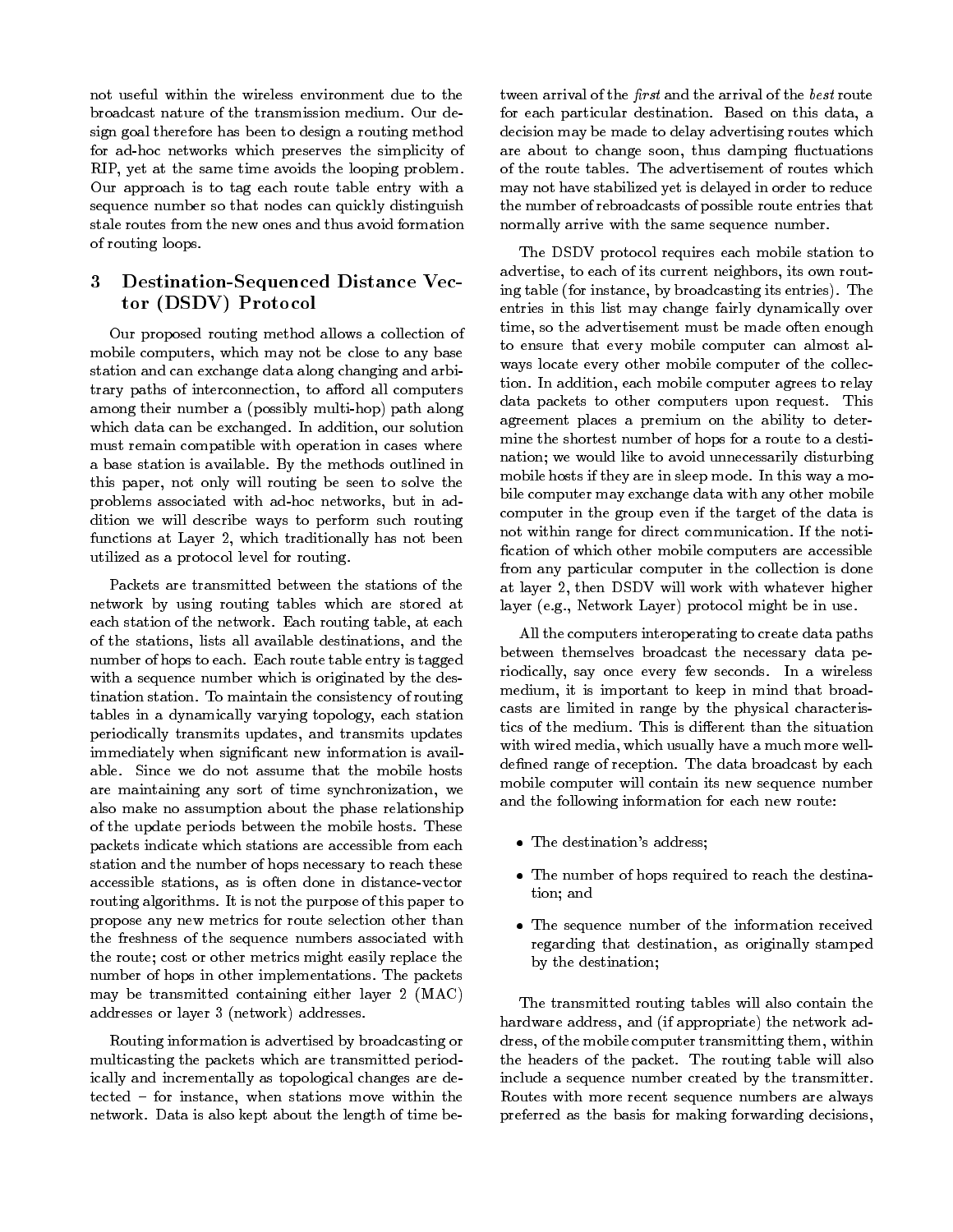but not necessarily advertised-to-the paths with the paths with the paths with the paths with the paths with th same sequence number, those with the smallest metric will be used-the natural way in which the routing  $\mathbf{u}$ tables are propagated, the sequence number is sent to all mobile computers which may each decide to maintain a routing entry for that originating mobile computer.

Routes received in broadcasts are also advertised by the receiver when it subsequently broadcasts its routing information; the receiver adds an increment to the metric before advertising the route, since incoming packets will require one more hop to reach the destination (namely, the hop from the transmitter to the receiver). Again, we do not explicitly consider here the changes required to use metrics which do not use the hop count to the destination.

One of the most important parameters to be chosen is the time between broadcasting the routing information packets- However when any new or substantially modi fied route information is received by a Mobile Host, the new information will be retransmitted soon (subject to constraints imposed for damping route fluctuations), effecting the most rapid possible dissemination of routing information among all the cooperating Mobile Hosts-This quick rebroadcast introduces a new requirement for our protocols to converge as soon as possible- It would be calamitous if the movement of a Mobile Host caused a storm of broadcasts, degrading the availability of the wireless medium-

Mobile Hosts cause broken links as they move from place to place- The broken link may be detected by the layer-2 protocol, or it may instead be inferred if no broadcasts have been received for a while from a for mer neighbor- is described by a broken link is described by  $\infty$  (i.e., any value greater than the maximum allowed  $$ metricly, this can be comed to a second state of state the state of  $\mathbb{R}^n$ route through that next hop is immediately assigned an  $\infty$  metric and assigned an updated sequence number. Since this qualifies as a substantial route change, such modified routes are immediately disclosed in a broadcast routing information patholic model information is to describe broken links is the only situation when the sequence number is generated by any Mobile Host other than the destination Mobile Host- Sequence numbers defined by the originating Mobile Hosts are defined to be even numbers, and sequence numbers generated to indicate  $\infty$  metrics are odd numbers. In this way any  $r$ real $r$  sequence numbers will supersede an  $\infty$  metric. when a node receives an  $\infty$  metric, and it has a later sequence number with a finite metric, it triggers a route update broadcast to disseminate the important news about that destination.

In a very large population of Mobile Hosts, adjustments will likely be made in the time between broad

casts of the routing information packets- In order to re duce the amount of information carried in these packets two types will be denoted by dened-by denoted by denoted and the available available available available available available available available available available available available available available available availab able routing information called a full dump- The other type will carry only information changed since the last full dump called an incremental-dump called an incremental-dump called an incremental-dump called an incrementalan incremental routing update should fit in one network protocol data and joint to place the dump will most likely require multiple NPDUs, even for relatively small populations of Mobile Hosts-Color and Mobile Hosts-Color transmitted relatively infrequently when no movement of Mobile Hosts is occurring-when movement becomes the control of the control of the control of the control of frequent, and the size of an incremental approaches the size of a NPDU, then a full dump can be scheduled (so that the next incremental will be smaller  $\mathbf{I}$  is expected will be smaller  $\mathbf{I}$ that mobile nodes will implement some means for de termining which route changes are signicant enough to instance, when a stabilized route shows a different metric for some destination, that would likely constitute a signicant change that needed to be advertised after stabilization-berg and the stabilization-berg and the stabilization-berg and the stabilization-berg and the stabilization-berg and the stabilization-berg and the stabilization-berg and the stabilization-berg and the stabil received, but the metric stays the same, that would be unlikely to be considered as a significant change.

When a Mobile Host receives new routing informa tion (usually in an incremental packet as just described), that information is compared to the information al ready available from previous routing information pack ets- Any route with a more recent sequence number is used- Routes with older sequence numbers are dis carded- A route with a sequence number equal to an existing route is chosen if it has a "better" metric, and the existing route discarded, or stored as less preferable- able-metrics for routes the newly for a new  $\mathbf{r}_i$ received broadcast information are each incremented by one hop- Newly recorded routes are scheduled for immediate advertisement to the current Mobile Host's neighbors- arranged metric and in improved metric are metric and scheduled for advertisement at a time which depends on the average settling time for routes to the particular destination under consideration.

Timing skews between the various Mobile Hosts are expected-broadcasts of routing information by the broadcasts of routing information by the broadcasts of routin Mobile Hosts are to be regarded as somewhat asyn chronous events, even though some regularity is expertention of independently transfer in such a population of independent of independent of independent of independent of independent of independent of independent of independent of independent of independent of independent mitting agents, some fluctuation could develop using the above procedures for updating routes-to-dures-between the states-to-dures-to-dures-to-dures-to-dures-to-duresthat a particular Mobile Host would receive new routing information in a pattern which causes it to consistently change routes from one next hop to another, even when the destination mobile is not move move that the movement  $\mathcal{L}_{\mathcal{A}}$ pens because there are two ways for new routes to be chosen; they might have a later sequence number, or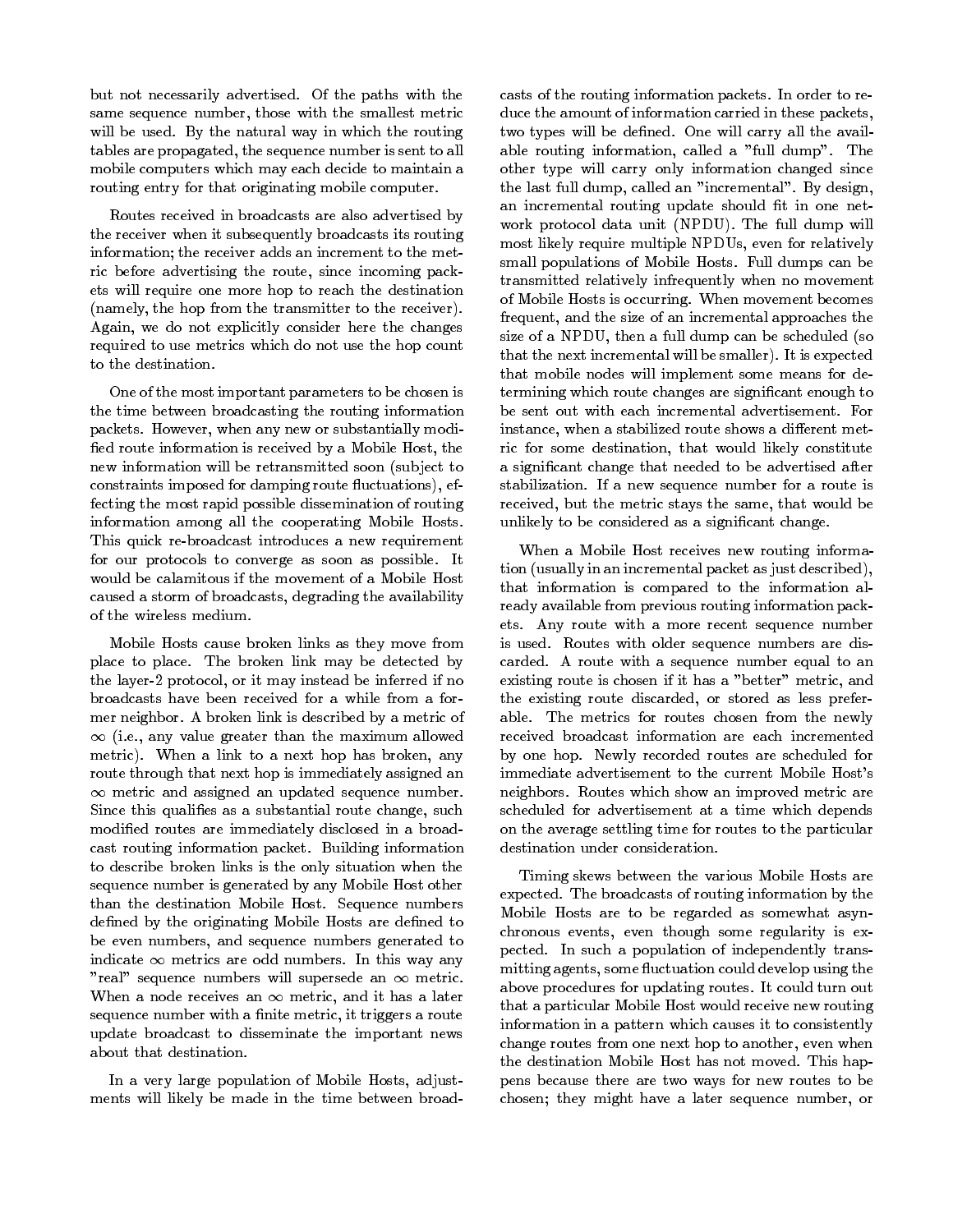they might have a better metric- A Mobile Host could conceivably always receive two routes to the same des tination, with a newer sequence number, one after another (via different neighbors), but always get the route with the worse metric rst-taken the worse metric rst-taken the worse  $\mathbf{U}$ will lead to a continuing burst of new route transmittals upon every new sequence number from that destination-Each new metric is propagated to every Mobile Host in the neighborhood, which propagates to their neighbors

One solution is to delay the advertisement of such routes, when a Mobile Host can determine that a route with a better metric is likely to show up so that the show up so the show up soonroute with the later sequence number must be available for use, but it does not have to be advertised immediately unless it is a route to a destination which was previously unreaches there will be two routes there will be two routes of two routes of two routes of two routes ing tables kept at each Mobile Host; one for use with forwarding packets, and another to be advertised via incremental routing information packets- To determine the probability of imminent arrival of routing informa tion showing a better metric, the Mobile Host has to keep a history of the weighted average time that routes to a particular destination fluctuate until the route with the best metric is received. The metric images where  $\sim$  problems that such a problem is problem to the such a problem in  $\sim$ cedure will allow us to predict how long to wait before advertising new routes.

### Operating DSDV at Layer

The addresses stored in the routing tables will cor respond to the layer at which this ad-hoc networking protocol is operation. That is operation at The Layer is operation use network layer addresses for the next hop and des tination addresses, and operation at Layer 2 will use Layer 2 Media Access Control (MAC) addresses.

Using MAC addresses for the forwarding table does introduce a new requirement however-dimensional culty and culty and culty and culty and culty and culty and cu is that Layer 3 network protocols provide communication based on network addresses, and a way must be provided to resolve these Layer 3 addresses into MAC addresses- Otherwise a multiplicity of dierent addresses- of dierent addresses and dierent addresses and diere resolution mechanisms would be put into place, and a corresponding loss of bandwidth in the wireless medium would be observed whenever the resolution mechanisms mechanisms would require broadcasts and retransmit ted broadcasts by every Mobile Host in the ad-hoc network-care is the special care is the special care is the second resolution might look like a glitch in the normal oper ation of the network, which may well be noticeable to any active users.

The solution proposed here, for operation at Layer 2, is to include Layer 3 protocol information along with the Layer information- Each destination host would ad vertise which Layer 3 protocols it supports, and each Mobile Host advertising reachability to that destina tion would include along, with the advertisement, the information about the Layer 3 protocols supported at that destination-destination-destination-destination-destination-destination-destination-destination-destinatio be transmitted when it changes, which occurs rarely. Changes would be transmitted as part of each incremen tal dump- since the motive of the mobile supporter several Layer 3 protocols (and many will), this list would have to be variable in length.

# Extending Base Station Coverage

Mobile computers will frequently be used in conjunc tion with base stations, which allow them to exchange data with other computers connected to the wired net work- By participating in the DSDV protocol base stations can extend their coverage beyond the range imposed by their wireless transmitters- When a base station participates in DSDV, it is shown as a default route in the tables transmitted by a mobile station- In this way, mobile stations within range of a base station can cooperate to effectively extend the range of the base station to serve other stations outside the range of the base station, as long as those other mobile stations are close to some other mobile station that is within range-

# Examples of DSDV in operation



Figure 1: Movement in an ad-hoc network

consider the figure -  $\mathcal{C}_{\mathbf{C}}$  in Figure -  $\mathcal{C}_{\mathbf{C}}$  is a possible -  $\mathcal{C}_{\mathbf{C}}$ structure of the forwarding table which is maintained at  $m \, \mu_4$ . Suppose the address  $\cdot$  or each Mobile Host is represented as  $MH_i$  Suppose further that all sequence numbers are denoted SNNN\_ $M H_i$ , where  $M H_i$  specifies the computer that created the sequence number and second in a sequence number of control suppose the suppose that there are entries for all other Mobile Hosts, with se- $\mathcal{A}_1$  moves are moved as social matrix  $\mathcal{A}_2$  , we see that  $\mathcal{A}_3$  are moved as social matrix  $\mathcal{A}_3$ from MH- The install time eld helps determine when

 $\cdot$  if DSDV is operated at level 2 then *MH<sub>i</sub>* denotes the MAC address-dress-dress-dress-dress-dress-dress-dress-dress-dress-dress-dress-dress-dress-dress-dress-dress-dress-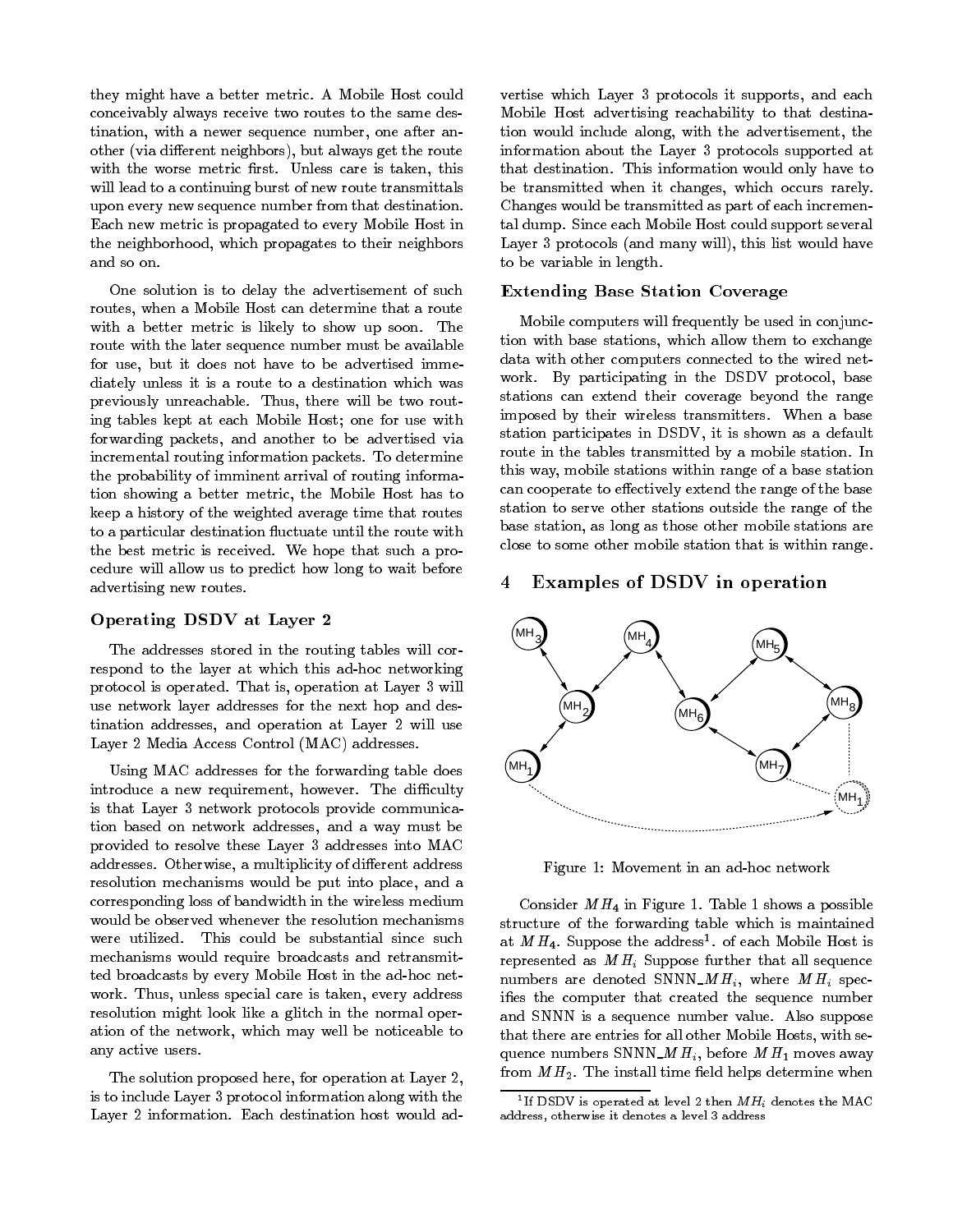| Destination     | NextHop | Metric         | Sequence number        | Install          | Flags | Stable_data   |
|-----------------|---------|----------------|------------------------|------------------|-------|---------------|
| $M H_1$         | $M H_2$ | $\overline{2}$ | $S406 \overline{MH_1}$ | $T001$ $M$ $H_4$ |       | Ptr1 $M_{1}$  |
| MH <sub>2</sub> | $M H_2$ |                | $S128 \mu H_2$         | $T001$ $M$ $H_4$ |       | Ptr1 $M_{12}$ |
| $MH_3$          | $M H_2$ | 2              | $S564 \, M \, H_3$     | $T001$ $M$ $H_4$ |       | Ptr1 $M_{3}$  |
| $MH_4$          | $MH_4$  | 0              | $S710$ $M$ $H_4$       | $T001 M H_4$     |       | Ptr1 $M_{4}$  |
| $M H_5$         | $M H_6$ | $\mathfrak{D}$ | S392_ $MH_5$           | $T002 \, M H_4$  |       | Ptr1 $M_{5}$  |
| $MH_6$          | $M H_6$ |                | S076 $M H_6$           | $T001$ $M$ $H_4$ |       | Ptr1 $M_{6}$  |
| $M H_7$         | $MH_6$  | $\overline{2}$ | $S128 \mu H_7$         | $T002 \mu H_4$   |       | Ptr1 $M_{7}$  |
| $M H_8$         | $MH_6$  | 3              | $S050 \, \text{M} H_8$ | $T002 \mu H_4$   |       | Ptr1 $M_{8}$  |

Table 1: Structure of the  $MH<sub>4</sub>$  forwarding table

to delete stale routes-delete stale routes-delete stale route stale route of the delete stale route of the delet of stale routes should rarely occur, since the detection of link breakages should propagate through the ad-hoc network immediately- Nevertheless we expect to con tinue to monitor for the existence of stale routes and take appropriate action.

From table 1, one could surmise, for instance, that all the computers became available to  $MH<sub>4</sub>$  at about the same time, since its install time for most of them is links between the computers were broken, because all of the sequence number fields have times with even digits in the units places all be pointers and the pointers all be pointers and the point of the point of the point of to null structures, because there are not any routes in Figure 1 which are likely to be superseded or compete with other possible routes to any particular destination.

Table 2 shows the structure of the advertised route table of  $MH_4$ .

| Destination     | Metric | Sequence number          |
|-----------------|--------|--------------------------|
| $MH_1$          | 2      | S <sub>406</sub> $M H_1$ |
| MH <sub>2</sub> |        | $S128\_M H_2$            |
| $MH_3$          | 2      | S564_M $H_3$             |
| $MH_4$          |        | $S710$ $M$ $H_4$         |
| $MH_5$          | 2      | S392_ $MH_5$             |
| $MH_6$          |        | S076_M $H_6$             |
| $MH_7$          | 2      | $S128 \mu H_7$           |
| $MH_8$          | 3      | S <sub>050</sub> $M H_8$ |

Table 2: Advertised route table by  $MH_4$ 

now suppose that MH- is presented vicinity of the general vicinity of the general vicinity of the general vici ity of  $MH_5$  and  $MH_7$ , and away from the others (especially MH  $\sim$   $\mu$  internal forwarding tables at  $\mu$  $MH<sub>4</sub>$  might then appear as shown in table 3.

only the entry for MH-  $\mu$  metric but in MH- the shows and the intervening time, many new sequence number entries have been received-tries have been received-tries have been received-tries have been received-tries have advertised in subsequent incremental routing informa

tion updates until the next full dump of the next full dump of the next full dump of the next full dump of the me and the vicinity of MH and MH and MH it MH and MH it MH it MH and MH it MH it MH it MH it MH it MH it MH it triggered an immediate incremental routing informa tion up date which was the broadcast to MH-H-O, MH-H-O, having, determined that significant new routing information had been received, also triggered an immediate update which carried along the new routing informa tion for MH-- MH upon receiving this information would then broadcast it at every interval until the next full routing information dump- At MH the incremen tal advertised routing update would have the form as shown in table 4.

In this advertisement, the information for  $MH_4$ comes root, and it is doing the advertisement- adve information for MH- comes next not because it has a lower address but because MH- is the only one which has any signicant route changes aecting it- As a gen eral rule, routes with changed metrics are first included in each incremental packet: The remaining space is used . to include those routes whose sequence numbers have changed.

In this example, one node has changed its routing information since it is in a new location- All nodes have transmitted new sequence numbers recently-dependent in  $\mathcal{A}$  there are contained in  $\mathcal{A}$ were too many updated sequence numbers to fit in a single packet, only the ones which fit would be transmitted-be selected-be selected-be selected-be selected-be selected-be selected-be selected with a view to fair transmitting them in their turn over several incremental up and intervalsed and there is no such required format format format format format format  $\mathcal{L}$ the transmission of full routing information packets - i.e. many packets are used as are needed, and all available information is transmitted- The frequency of transmit ting full updates would be reduced if the volume of data began to consume a signicant fraction of the available capacity of the medium-

### Damping Fluctuations

The following describes how the settling time table is used to prevent fluctuations of routing table entry advertisements- The general problem arises because route updates are selected according to the following criteria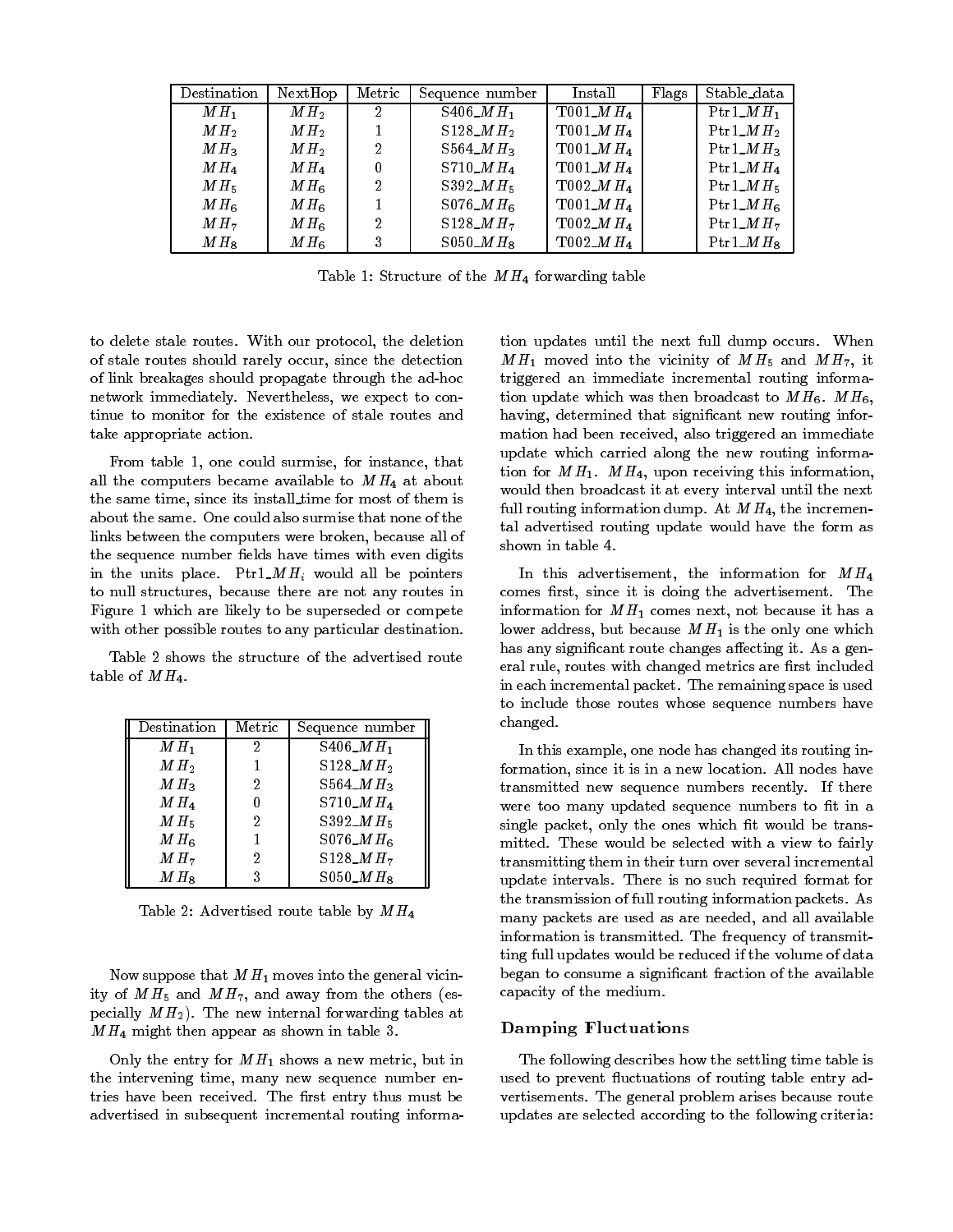| Destination | NextHop  | Metric         | Sequence number        | Install                   | Flags | Stable_data   |
|-------------|----------|----------------|------------------------|---------------------------|-------|---------------|
| $M H_1$     | $M H_6$  | 3              | $S516$ $M H_1$         | $T810$ $M$ $H_4$          | M     | Ptr1 $M_{1}$  |
| $M H_2$     | $M H_2$  |                | S238 $M H2$            | $T001 M H_4$              |       | Ptr1 $M_{12}$ |
| $M H_3$     | $M H_2$  | $\overline{2}$ | S674 $M H_3$           | $T001 M H_4$              |       | Ptr1 $M_{3}$  |
| $MH_4$      | $MH_4$   | 0              | S820 $MH_4$            | $T001 \, M H_4$           |       | Ptr1 $M_{4}$  |
| $M H_5$     | $MH_6$   | $\overline{2}$ | $S502 \, \text{M} H_5$ | $T002 \, M H_4$           |       | Ptr1 $M_{5}$  |
| $MH_6$      | $MH_{6}$ |                | $S186 \, M H_6$        | $T001$ $M$ $H_4$          |       | Ptr1 $M_{6}$  |
| $M H_7$     | $MH_6$   | $\overline{2}$ | S238_ $M H7$           | $T002$ $M H_4$            |       | Ptr1_ $M_{7}$ |
| $M H_8$     | $MH_6$   | 3              | $S160$ $M$ $H_8$       | $T002$ <sub>M</sub> $H_4$ |       | Ptr1_ $MH_8$  |

Table 3:  $MH<sub>4</sub>$  forwarding table (updated)

| Destination     | Metric | Sequence number         |
|-----------------|--------|-------------------------|
| $MH_4$          |        | $S820 \Delta M H_4$     |
| $MH_1$          |        | $S516\_M H_1$           |
| MH <sub>2</sub> |        | S238 $M H_2$            |
| $MH_3$          | 2      | $S674 \ M\ H_3$         |
| $MH_5$          | 2      | $S502\_M$ $H_5$         |
| $MH_{\epsilon}$ |        | S <sub>186</sub> $MH_6$ |
| $MH_7$          | 2      | $S238\_M_{7}$           |
| MHz             |        | $S160 \_\text{}M H_8$   |

Table 4:  $MH<sub>4</sub>$  advertised table (updated)

- $\bullet$  -Koutes are always preferred if the sequence numbers are newer
- $\bullet$  Otherwise, routes are preferred if the sequence numbers are the same and yet the metric is bet ter (lower).



Figure 2: Receiving fluctuating routes

To see the problem, suppose that two routes with identical sequence numbers are received by a Mobile Host but in the wrong order- In other words sup pose that  $MH_4$  receives the higher metric next hop first, and soon after gets another next hop with a lower met ric but the same sequence number- This could happen when there are a lot of Mobile Hosts, transmitting their updates not quite regularly-the Modernatively if the Modernatively if the Modernatively if the Modernatively i bile Hosts are acting independently and with markedly different transmission intervals, the situation could occur with corresponding fewer hosts-correspondingly fewer hosts-correspondingly fewer hosts-corresponding to the event, in Figure 2 that there are enough Mobile Hosts to cause the problem, in two separate collections of Mobile Hosts both connected to a common destination  $MH_9$ , but with no other Mobile Hosts in common- Suppose further that all Mobile Hosts are transmitting updates approximately every 15 seconds, that Mobile Host  $MH_2$ has a route to  $MH<sub>9</sub>$  with 12 hops, and Mobile Host me and many states to me any states are part and control to prove pose that the routing information update from  $MH_2$ arrives at  $MH_4$  approximately 10 seconds before the routing information up matter from MH-H-O – matter with a collection every time that a new sequence number is issued from mobile Host Media (1995) aan berlij teel time dierential can bewerk die drastic if any Mobile Host in collection II begins to is sue its sequence number updates in multiple incremental update intervals, as would happen, for instance, when there are too many hosts with new sequence number updates for them all to fit within a single incremental packet update- In general the larger the number of hops, the more drastic differentials between delivery of the updates can be expected in Figure 2.

The settling time data is stored in a table with the following fields, keyed by the first field:

- $\bullet$  Destination address  $\hspace{0.1em}$
- $\bullet$  Last settling time
- Average settling time

The settling time is calculated by maintaining a run ning, weighted average over the most recent updates of the routes, for each destination.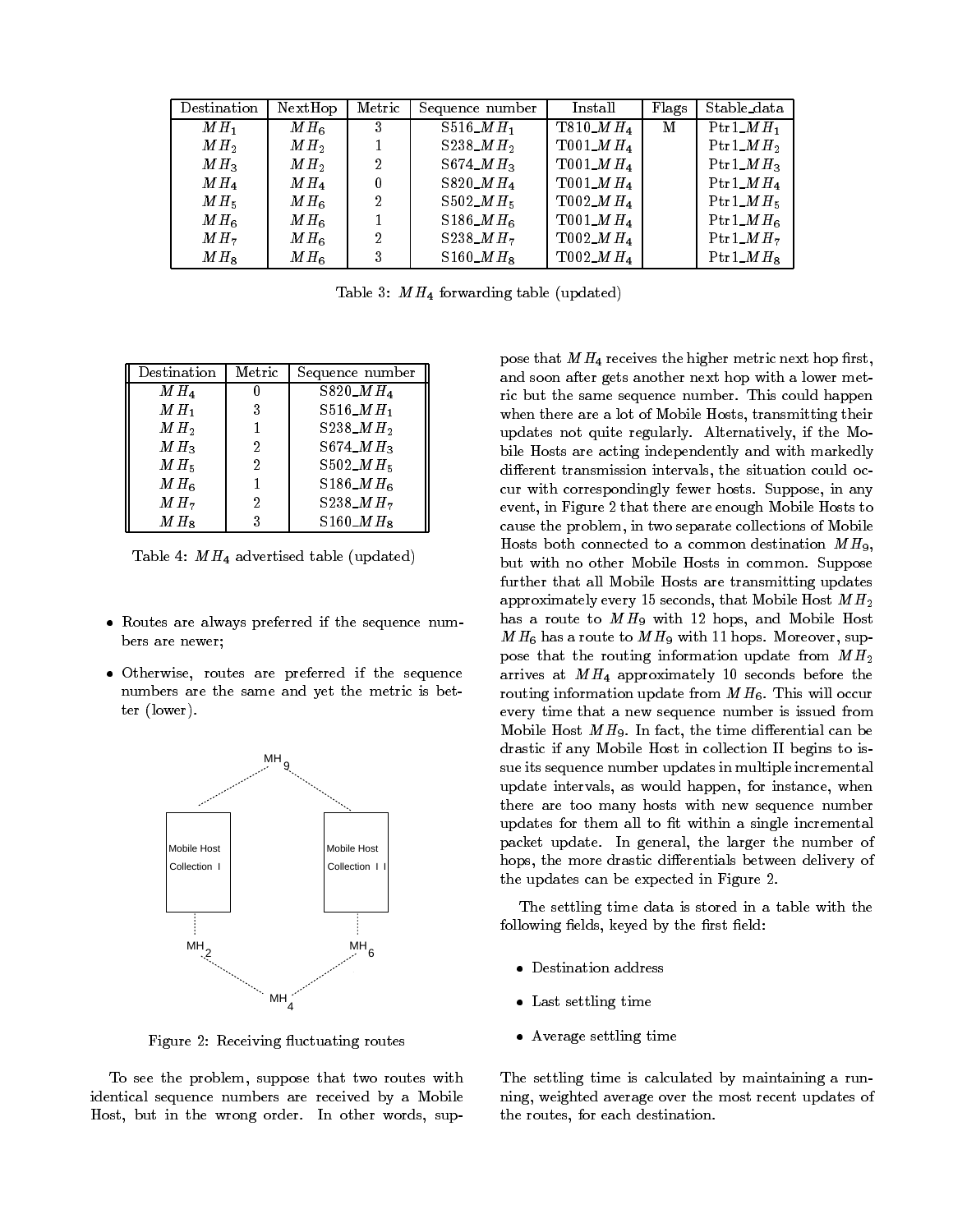Suppose a new routing information update arrives at me sequence number in the new entry is new entry in the new entry. the same as the sequence number in the currently used entry and the newer entry has a worse in the new set of the new set of the new set of the new set of the new s metric - Then MH must use the new entry in making subsequent for warding decisions-directed and  $\frac{1}{2}$  and  $\frac{1}{2}$  and  $\frac{1}{2}$ not have to advertise the new route immediately and can consult its route settling time table to decide how long to wait before advertising it- The average settling time is used for this determination-this determination, where  $\frac{1}{\sqrt{2}}$ may decide to delay (average\_settling\_time  $x$  2) before advertising a route-

This can be quite beneficial, because if the possibly unstable route were advertised immediately, the effects would ripple through the network and this bad effect would probably be repeated every time Mobile Host  $MH<sub>9</sub>$ 's sequence number updates rippled through  $\mathbf{1}$ Mobile Host  $MH_6$  truly does break, the advertisement of a route via MH should proceed immediately. To achieve this when there is a history of fluctuations at Mobile Host  $MH_4$ , the link breakage should be detected fast enough so that an intermediate host in Collection II finds out the problem and begins a triggered incremental update showing an  $\infty$  metric for the path along the way to Mobile Host *MH*<sub>9</sub>. Koutes with an  $\infty$  metric are required by this protocol to be advertised immediately without delay.

In order to bias the damping mechanism in favor of recent events, the most recent measurement of the settling time of a particular route must be counted with a higher weighting factor than are less recent measure ments- And importantly a parameter must be selected which indicates how long a route has to remain stable before it is counted as truly stable- This amounts to specifying a maximum value for the settling time for the destination in the settling time the settle-the settlemore stable than this maximum value will cause a trig gered update if it is ever replaced by another route with a different next hop or metric.

When a new routing update is received from a neigh bor, during the same time that the updates are applied to the table, processing also occurs to delete stale enno update has been applied within the last few update periods- Each neighbor is expected to send regular up dates; when no updates are received for a while, the receiver may make the determination that the corre sponding computer is no longer a neighbor- When that occurs, any route using that computer as a next hop should be deleted, including the route indicating that computer as the actual (formerly neighboring) destination- Increasing the number of update periods that may transpire before entries are determined would result in

more stale routing entries, but would also allow for more transmission errors- Transmission errors are likely to occur when a  $CSMA$ -type broadcast medium is used, as may well be the case for many wireless implementa tions. When the link breaks, an  $\infty$  metric route should be advertised for it, as well as for the routes that depend

There are additional data fields, other than those stated above, which might be transmitted as part of each entry in the routing tables which are broadcast by each participating computer (mobile or base station). These fields may depend, for instance, on higher level protocols or other protocols depending on the operation of layer - For instance to enable correct ARP operations are correct ARP operations and the correct ARP operations are correct ARP operations and the correct ARP operations are correct ARP operations and the correct ARP op tion, each routing table entry must also contain an association between the Internet Protocol (IP) address and enable an intermediate computer, when serving a routing function for its neighbors, to also issue proxy ARP replies instead of routing ARP broadcasts around- How ever, if packet forwarding is based on MAC addresses, hopefully such techniques will be unnecessary- And if forwarding is done based on IP addresses, no ARP is strictly necessary, as long as neighboring nodes keep track of associations gleaned from route table broad casts- Note also that layer operation violates the nor mal subnet model of operation, since even if two Mobile Hosts share the same subnet address there is no guar antee they will be directly connected  $-$  in other words, with range of each other-thin range of each other-thin range of each other-thin range of each other-thin range of each othermodel of operation offered by the mobile-IP working group of the IETF  $[12, 10]$ .

The new routing algorithm was particularly developed for enabling the creation of  $ad-hoc$  networks, which are most specifically targeted for the operation of mobile computers- However the routing algorithm itself and the operation of an ad-hoc network, can be beneficially used in situations which do not include mobile computers- and continued algorithm could be requested as a could be applied in any situation where reduced memory require ments are desired (compared to link-state routing algorithms - The operation of an adhoc network could be applied to wireless model as wireless model as wireless model as wireless model as wireless model as wireless m general, then, we provide a new destination-sequenced routing algorithm, and this algorithm is supplemented by a technique for damping fluctuations.

# Properties of the DSDV Protocol

At all instants, the DSDV protocol guarantees loopfree paths to each destination- To see why this property holds, consider a collection of  $N$  mobile hosts forming an instance of an adhoc style network-distribution and adhoc style network-distribution assume that the style that the system is in steady system in steady system in steady system in steady system in the system in the system in of all nodes have already converged to the actual short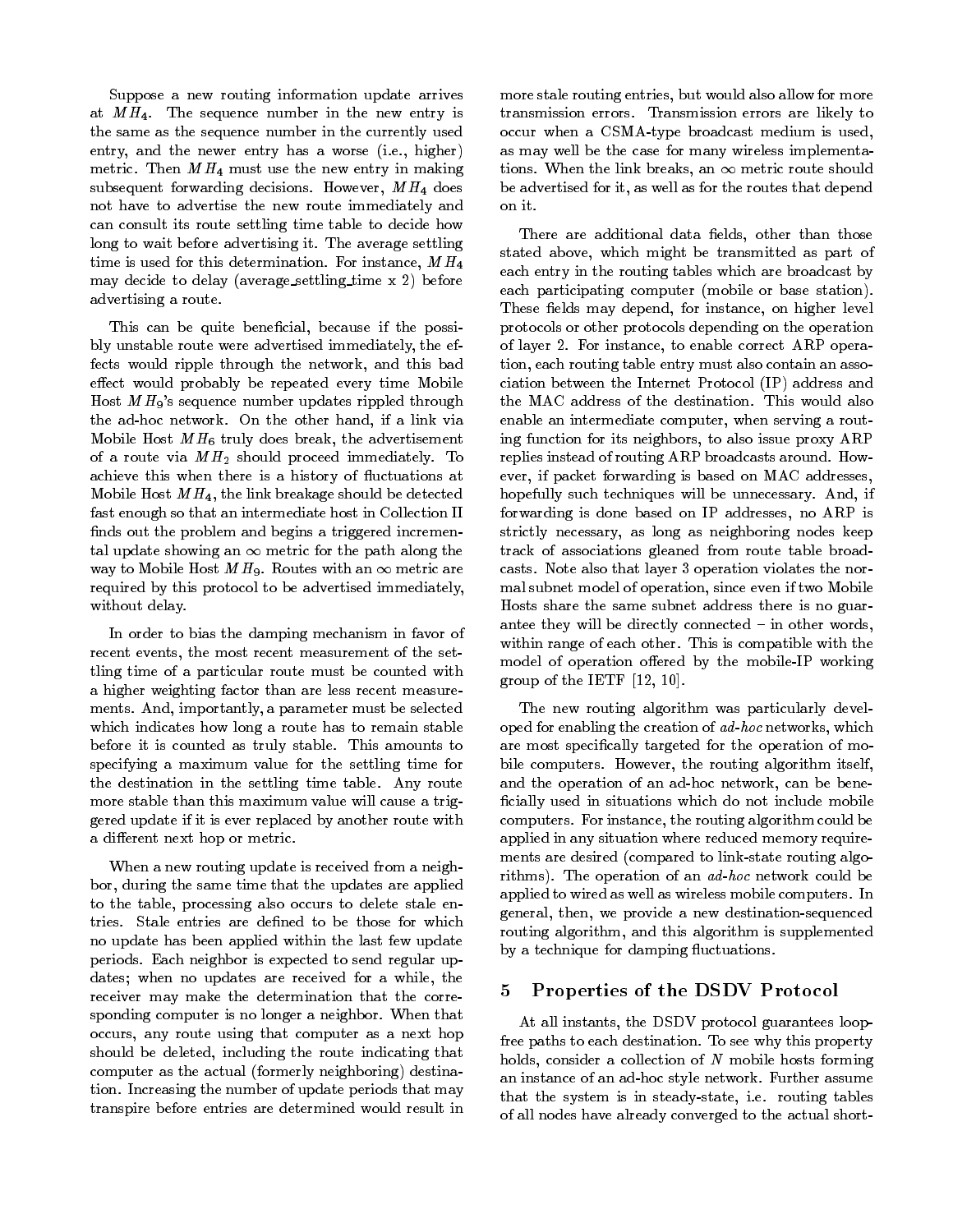est paths-instant the next node indicators to the next node indicators to the next node indicators to the next no each destination induce a tree rooted at that destina tion-tables of all nodes in the network of all nodes in the network of all nodes in the network of all nodes i can be collectively visualized as forming  $N$  trees, one rooted at each destination- In the following discussion we'll focus our attention on one specific destination  $x$ and follow the changes occurring on the directed graph  $G(x)$  denned by nodes i and arcs  $(i, p<sub>i</sub>)$  where  $p<sub>i</sub>$  denotes the next hop for destination x at nodes if the iation of DSDV algorithm ensures that at every instant  $G(x)$  is loop-free, or rather, it is a set of disjoint directed trees- Each such tree is rooted either at <sup>x</sup> or at a node whose next holds is nil-the same that  $\mu$  is  $\mu$  is not in the same with respect to each destination  $x$ , all paths induced by routing tables of DSDV algorithm are indeed loop free at all instants.

Potentially a loop may form each time node <sup>i</sup> changes its next two cases-cases-cases-cases-cases-cases-cases-cases-cases-cases-cases-cases-cases-cases-cases-cases-cases-cases-cases-cases-cases-cases-cases-cases-cases-cases-cases-cases-cases-cases-cases-cases-cases-cases-case node  $i$  detects that the link to its next-hop is broken, the hode resets  $p_i$  to nullelearly, this action cannot form  $\tau$ a loop involving i- the second scenario occurs when scenario node *i* receives, from one of its neighbors  $k$ , a route to x, with sequence number  $s_k^*$  and metric  $m$ , which is selected to replace the current route it has through  $p_i$ . Let  $s_i$  denote the value of the sequence number stored at node  $i$  and  $a_i^+$  denote the distance estimate from  $i$  to . just prior to receiving route from k-time from given the change itself of the change in the change of the ch  $\max_{i=1}$  op from  $p_i^*$  to k only if either of the following two happens-

- the new route contains a newer sequence number 1.e.,  $s_k > s_i$
- 2. the sequence number  $s_k^*$  is same as  $s_i^*$ , but the new <u>in a shekara t</u> route oersel a sacro path to x joing to x ingle

In the first case, by choosing  $k$  as its new next-hop node i cannot close a loop. This can be easily deduced the from the following observation- A node <sup>i</sup> propagates se quence number  $s_i^*$  to its neighbors only after receiving it from its current next has a current next has a current next has a current next has a current next has a cur sequence number value stored at the next-hop is always greater or equal to the value stored at i- we can depend at the value of  $\sim$ node  $i$ , if we follow the chain of next-hop pointers, the sequence number values stored at visited nodes would form a nondecreasing sequence- Now suppose node <sup>i</sup> forms a loop by choosing <sup>k</sup> as its nexthop- This would imply that  $s_k^x \leq s_i^x$ . But this contradicts our initial assumption that  $s_{\vec{k}} > s_{\vec{i}}$  . Hence, loop-formation cannot occur if nodes use newer sequence numbers to pick routes.

The loop-free property holds in the second scenario due to the theorem proved in  $[6]$ , which states that in presence of static or decreasing link weights distance vector algorithms always maintain loop-free paths.

# Comparison with other Methods

The table 5 presents a quick summary of some of the main features of a few chosen routing protocols- The chosen set, although small, is representative of a variety of routing techniques most commonly employed in rporational data attribution - Except for the data networksapproach, all routing methods shown in the table are a variant of the basic distances (the bpperman, more comparison criteria reflects some of the most desirable features that a routing algorithm should possess for it be useful in a dynamic adjustment-benzo de la dynamic adjustment-benzo de la dynamic adjustment-benzo de la dy wireless medium, communication bandwidth is the most precious and scarce resource- The formation of any kind of routing loops therefore is highly understanding in the state is highly understanding the state is highly understanding the state of the state is the state of the state of the state of the state of the state of the state case of infrared LANS which employ pure CSMA pro tocol, looping packets can not only consume the communication bandwidth but they can further degrade the performance by causing more collisions in the medium-A common technique employed for loop-prevention is what we call internodal-coordination whereby strong constraints on the ordering of the updates among nodes is imposed- The resulting internode protocols tend to be complex-their update coordination may be a set of the coordination may be a set of the coordination may be a s restrict a node's ability to obtain alternate paths quickly in an environment where topology changes are relatively frequent- The last criteria used for comparison is the space requirement of the routing method- Nodes in an ad-hoc network may be battery powered lap-tops, or even hand-held notebooks, which do not have the kind of memory that NSFNET dedicated routers are expected to have- Therefore economy of space is of importance.

The primary concern with using a Distributed Bell man Ford algorithm in ad-hoc environment is its susceptibility towards forming routing loops and counting-toinnity problem-between the problem-between the problem-between the problem-between the problem-between the problemalgorithm also suers from the same problem- Unlike DBF, RIP only keeps track of the best route to each destination, which results in some space saving at no extra performance historical performance historical performance historical performance in the second performance of the second performance of the second performance of the second performance in the second performance of th known as *split-horizon* and *poisoned-reverse* to avoid a ping-pong style of looping, but these techniques are not powerful enough to avoid loops involving more than two hops- The primary cause of loop formation in BF style algorithms is that nodes make uncoordinated modifications to their routing tables based on some information which could be incorrectby employing an internodal coordination mechanism as proposed by Merlin and Segall in Apple in Section 2006, the Section nique, but with better convergence results, is developed by January and Moss in the Moss in a contract we do not know the set of the set of the set of the set of the s any operational routing protocols which employ these complex coordination methods to achieve loop-freedom, which leads us to the conclusion that from a practical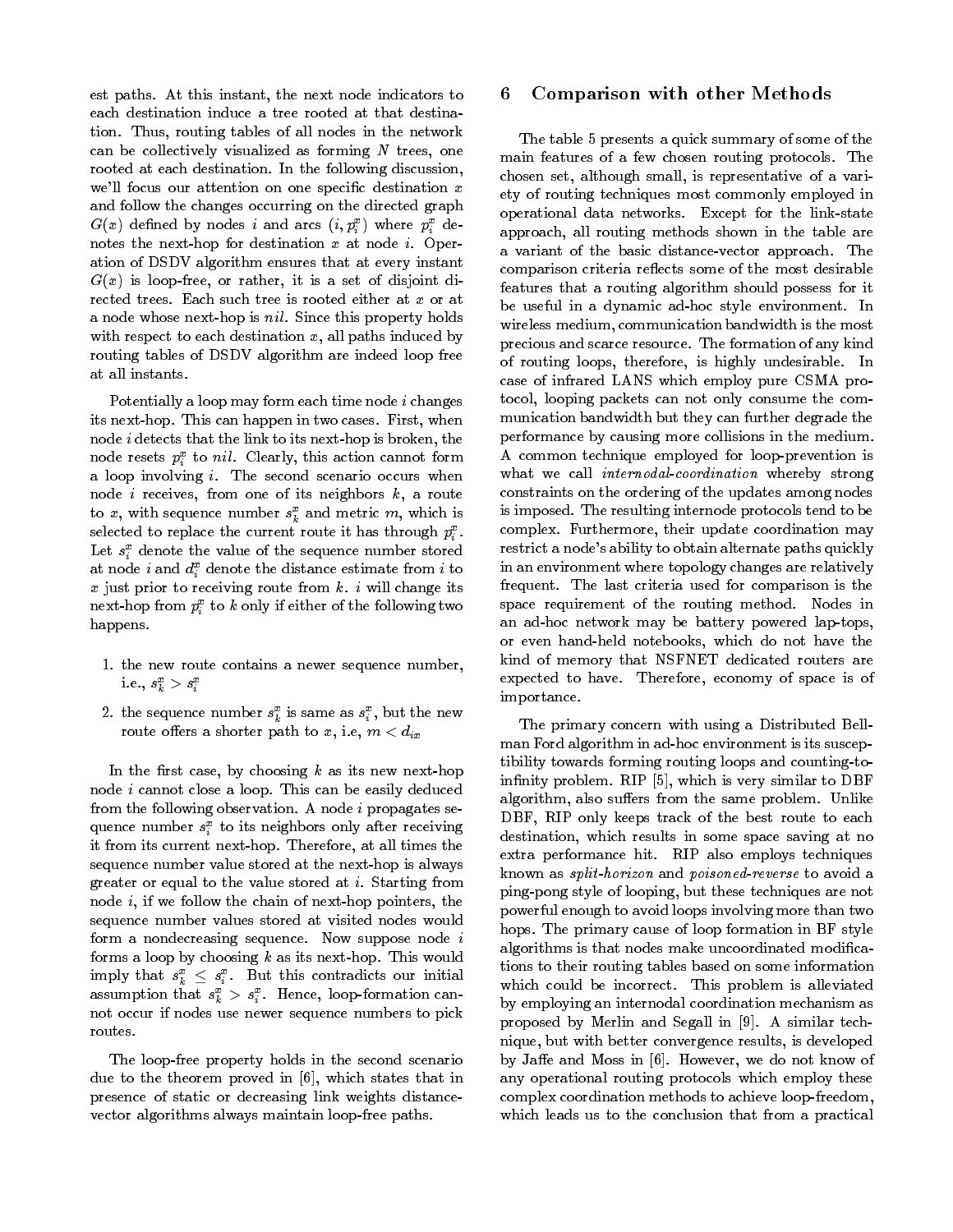| Routing Method    | Looping   | Internodal<br>Coordination | Space<br>Complexity |
|-------------------|-----------|----------------------------|---------------------|
| Bellman Ford [2]  | s/l       |                            | O(nd)               |
| Link State [8]    | s         |                            | $O(n^2)$            |
| Loop-free BF [3]  | s         |                            | O(nd)               |
| $RIP$ [5]         | s/l       |                            | O(n)                |
| Merlin Segall [9] | loop free | Required                   | O(nd)               |
| Jaffe Moss [6]    | loop free | Required                   | O(nd)               |
| DSDV              | loop free |                            | $\lfloor n \rfloor$ |

 $s$  - short term loop,  $l$  - long term loop  $n$  - number of nodes,  $d$  - maximum degree of a node

Table 5: Comparison of various routing methods

point of view the usefulness of such complex methods is diminished.

Link-state  $[8]$  algorithms are also free of the *counting*toin-nity problem- However they need to maintain the up-to-date version of the entire network topology at every node, which may constitute excessive storage and communication overhead in a highly dynamic net work-besides linkstate algorithms proposed or implementation of the control or implementation or implementation mented to date do not eliminate the creation of tempo rary routing-loops.

It is evident that within ad-hoc environment design tradeoffs and the constraints under which a routing method has to operate are quite dierent- The pro posed DSDV approach offers a very attractive combination of desirable features- Its memory requirement is very moderate Only at Announces at all paths paths at all instants, and it does so without requiring nodes to participate in any complex update coordination protocol-The worst case convergence behavior of the DSDV pro tocol is certainly non-optimal but, in the average case, it is expected that converges that converges  $\mathbf{w}$  is expected to be quite rapid-disconvergence will be quite rapidare in the process of conducting simulation studies to verify this claim-

#### **Current Status and Future Work**  $\overline{7}$

We have implemented a preliminary version of this protocol for use with mobile computers in our lab- Cur rently we are making necessary modifications to the MARS simulator  $\left[1\right]$  for use in creating the appropriation simulation environment for our needs- We hope to discover good operational values via simulation for the following quantities

- Average convergence times
- $\bullet$  Incremental update period  $\hspace{0.1em}$
- $\bullet$  Settling time averaging method  $\hspace{0.1mm}$
- Full update period
- $\bullet$  Settling time applied to triggered updates

Note that the measurement of the convergence times may depend heavily on many interesting parameters such as the average velocity of the mobile hosts, update periods, size of the mobile host population, geographical placement of mobile hosts, existence of base stations, and average processing loads at the mobile computers-

# 8 Summary

Providing convenient connectivity for mobile com puters in ad-hoc computers is a challenge that is only now being meth-being meth-being meth-being metric and innovative and innovative and innovative approach and in proach, DSDV, which models the mobile computers as routers, which are cooperating to forward packets as needed to each other- We make good use of the prop erties of the wireless broadcast medium- Our approach can be utilized at either the network layer (layer 3), or below the network layer but still above the MAC layer software in layer - In the latter case case certain additional case certain additional case certain additional information should be included along with the routing tables for the most convenient and e cient operation-The information in the routing tables is similar to what is found in routing tables with today's distance vector (Bellman-Ford) algorithms, but includes a sequence number, as well as settling-time data useful for damping out fluctuations in route table updates.

All sequence numbers are generated by the destina tion computer in each route table entry, except for the cases when a link has been broken; the latter case is described by an  $\infty$  metric and a sequence number which cannot be correctly generated by any destination com puter. We have specified that  $\infty$  metric route entries have sequence numbers which are odd numbers, and sequence numbers generated by each destination com puter is an even number-definition of the number-definition of the number-definition of the natural operation o the protocol, the sequence numbers chosen to represent